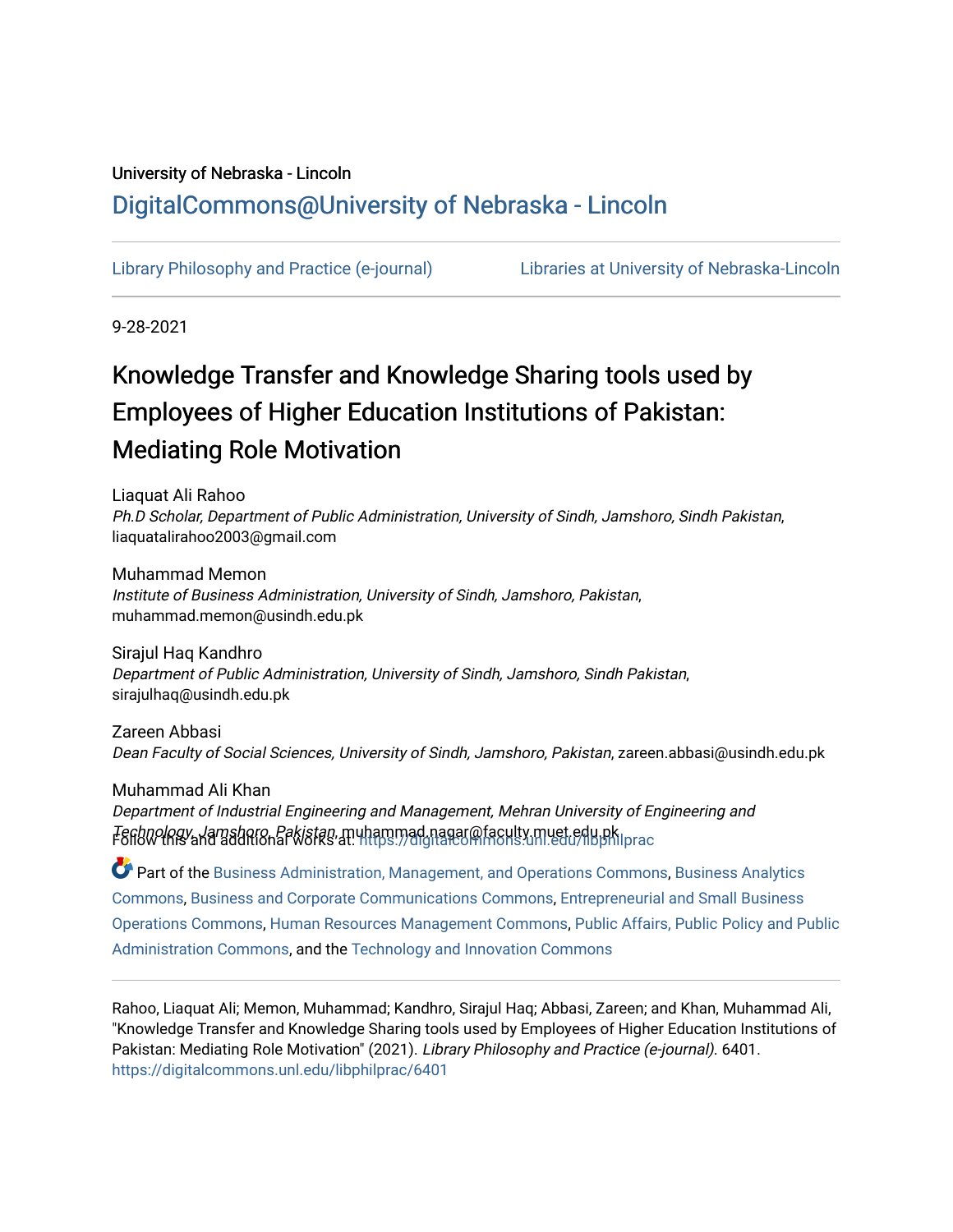# **Knowledge Transfer and Knowledge Sharing tools used by Employees of Higher Education Institutions of Pakistan: Mediating Role Motivation**

#### **Liaquat Ali Rahoo**

[liaquatalirahoo2003@gmail.com](mailto:liaquatalirahoo2003@gmail.com)

Ph.D Scholar, Department of Public Administration, University of Sindh, Jamshoro, Sindh Pakistan

#### **Muhammad Memon**

[muhammad.memon@usindh.edu.pk](mailto:muhammad.memon@usindh.edu.pk) Institute of Business Administration, University of Sindh, Jamshoro, Pakistan

#### **Sirajul Haq Kandhro**

[sirajulhaq@usindh.edu.pk](mailto:sirajulhaq@usindh.edu.pk)

Department of Public Administration, University of Sindh, Jamshoro, Sindh Pakistan

#### **Zareen Abbasi**

[zareen.abbasi@usindh.edu.pk](mailto:zareen.abbasi@usindh.edu.pk)

Dean Faculty of Social Sciences, University of Sindh, Jamshoro, Pakistan

#### **Muhammad Ali Khan**

[muhammad.nagar@faculty.muet.edu.pk](mailto:muhammad.nagar@faculty.muet.edu.pk) Department of Industrial Engineering and Management, Mehran University of Engineering and Technology, Jamshoro, Pakistan

#### **Abstract**

The aim of study is to examine the impact of knowledge sharing tools (i.e., technology and organization rewards) on knowledge transfer in the Higher Education Institutions (HEIS) of Sindh, Pakistan. The study utilized quantitative method. The population of the study was the employees who are working in HEIs of Sindh Province. The cluster random sampling technique was implemented to collect primary data from 750 respondents. The survey method was used in questionnaire to collect the data from employees of HEIs. The results of the research study indicate that knowledge sharing tools and organization rewards and technology have a significant impact on knowledge transfer. The results also confirm that motivation mediates the relationship among organization reward, technology, and knowledge transfer. Furthermore, the organization reward and technology along with motivation endorse the knowledge transfer to individuals and organizations. This study has sought the contribution in managerial and theoretical perspectives considering technology and organization reward as knowledge sharing tool effect on knowledge transfer with mediation analysis of motivation which improves the organization's effectiveness. The comparative study may be conducted in the future or in another region of the country.

**Keywords**: organization rewards, technology, knowledge sharing tool, knowledge transfer, motivation.

#### **Introduction**

Data and information are rife everywhere and their amount increases rapidly every year, and many companies are trying to build intelligent information systems for analysis and interpretation of the huge amount of data and information. In these times, knowledge and transfer of knowledge are key differentiators in terms of business competitiveness and all successful companies admit that their main objective is to focus on people, their knowledge and they strive to create, improve, transfer/ share, embed, and renew the knowledge. In other words, they focus on principles of knowledge management. Knowledge sharing is particularly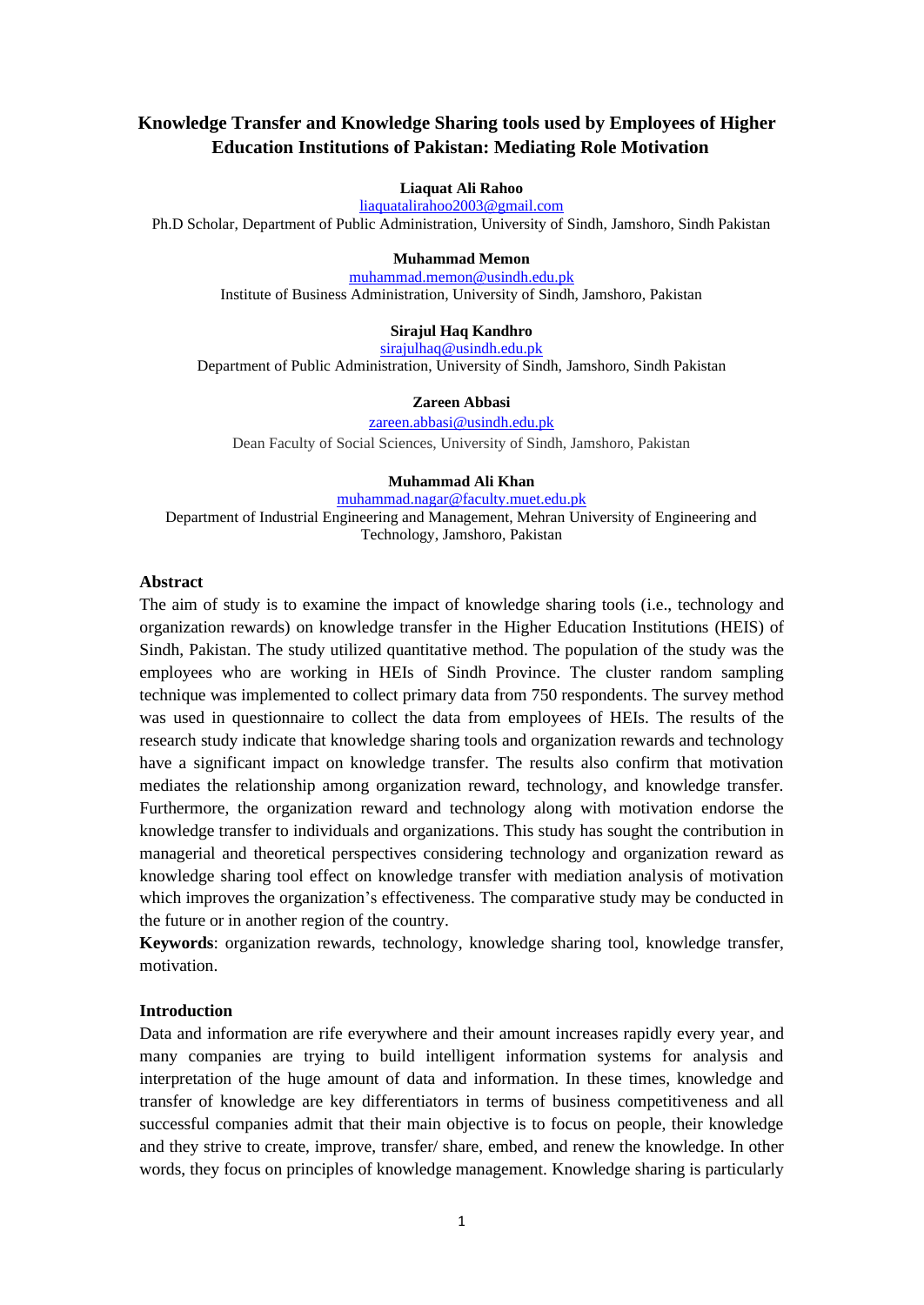important because it is a necessary prerequisite for knowledge application. Nesheim and Gressgard (2014) tested in their research the hypothesis of significant relationship between knowledge sharing and knowledge application and they confirmed the positive relationship. Knowledge sharing supports knowledge application which means "use of knowledge to improve the quality of the work."

Knowledge sharing is the most essential and critical element of the knowledge management process. In the competitive era, knowledge must be shared because these organizations can be successful in the market that can update employee knowledge in the areas of their business (Asrar-ul-Haq & Anwar, 2016). The organization faces many problems due to globalization, digital revolution, and competition which force them for many challenges that initiate them to adopt an important strategy for creativity, innovation for performance continuity, and survival. (Aljawarneh, 2020). These strategies are based on the knowledge management system which works to discover the knowledge related environment of the organization. So different knowledge sharing tools are used for knowledge sharing with employees and organizations e.g. trust. Knowledge sharing is more likely to increase when they are focused and develop the trust to knowledge share with employees and organization to improve the organization effectiveness (Mian & Nasir, 2020). A prior research claims that it depends on the organization to place formal and informal knowledge sharing tools because it is difficult to distinguish the tools (Cho, zheng Li,  $\&$  Su, 2007). Prior research empirical identifies that organization rewards have a significant influence on employees' behavior and organization (Ahmad, Danish, Ali, Ali, &Humayon, 2019; Javaid, Soroya, & Mahmood, 2020). So, application of knowledge management is also essential for universities for an academic point of view and for business aspect at knowledge-intensive organization. Technology is an important knowledge sharing tool for knowledge management which is helped in staff development, quality, and productivity of research, and creating a competitive edge of higher education ((Eftekharzade, Mohammadi, & 2011; Fernandes, 2018).According to the Delphi research group, universities at university level knowledge management is weaker, statistically proved that 42 % data saved in mind 25% in paper document 13% on the electronic system. When employees left the university, his knowledge was also lost along with his service. So, these conditions indicate that knowledge sharing is an important aspect of knowledge transfer for improvement at organizational effectiveness. This shows that knowledge sharing does not function properly. Therefore, this research tries to answer that tool which fosters employees to transfer the knowledge within the organization leading to improve the effectiveness. The originality of this paper identifies the impact of organization rewards and technology on motivation and its effect on knowledge transfer.

#### **Literature Review**

Rewards systems play an important role and provide assistance and encouragement to share their knowledge with individuals and organization (Bartol & Srivastava, 2002; Durmusoglu et al., 2014; Nguyen, Malik, & Management., 2020).Meanwhile, reward system consists of compensation, benefits, leanings, development, and the work environment(Supriyanto, 2018). Furthermore, workplace stimuli comprise of monetary and non **–** monetary incentives and rewards give motivation to employees to voluntarily transfer their knowledge (S. A. Raza et al., 2018).Therefore, the rewards system is a tool for making a baseline commitment towards the organization because employees must satisfy their financial needs for a good quality of life. They will be more productive and ready to transfer their knowledge to others (Bibi  $\&$  Ali, 2017; Cruz, Pérez, & Cantero, 2009).

Information technology is playing an important role in inter-organizational knowledge transfer. It is necessary to spread the knowledge and make a learning environment to share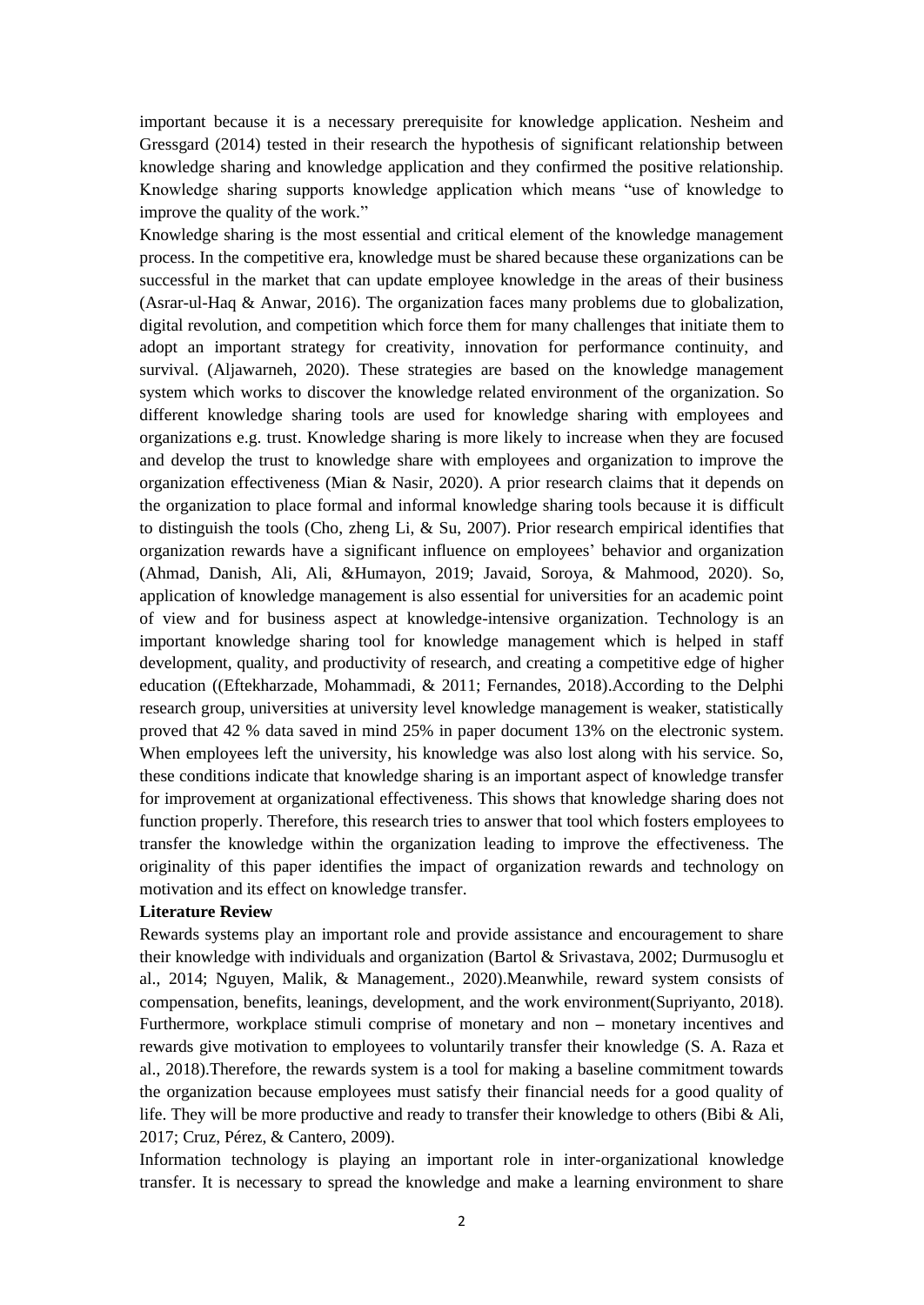their knowledge (Durmusoglu et al., 2014; Goh, 2002). During the last era, technological change rapidly occurred and increasing extreme competition carried out by globalization which imposed the radical changes on the organization and their work system as well as on the approach of the entrepreneur that manage their business. All these changes have been determined the information communication technology that changed the technique of their market to identify new methods focusing how to deal with customers and streamline strategic approaches to maintain the competitiveness (Yiu & Law, 2016). Basically, knowledge transfer is the process to exchange the knowledge between knowledge recipients and knowledge provider. It is a different way of knowledge to boost the knowledge transfer (He  $\&$ Wei, 2009; Yuan et al., 2017). Similarly, technology can promote the exposure to derive resources of knowledge and accelerate the knowledge transfer process (Sun, Wang, & Jeyaraj, 2020).

Knowledge is considered a strategic resource which is needed to be protected and to sustain competitive advantage (Islam, Jasimuddin, & Hasan, 2015). So, creating such an environment in which knowledge is accumulated can be shared with others at a low cost. Therefore, technology is a tool of knowledge sharing process and provides facilitation between individuals with various kinds of knowledge to enhance the organization ability to make innovate elsewhere what any single employee can accomplish (Cohen & Levinthal, 1990; Rafique, Hameed, & Agha, 2018). Moreover, knowledge management can be improved through knowledge sharing and transferring among individuals by using technology (Liao, Chen, Hu, Chung, & Yang, 2017). The use of technology allowed individuals or organizations to carry out various kinds of information accurately, timely, and in quality. It also helps the organization to empower the employees and make data, information, and data into knowledge available in the organization (Fernandes, 2018). Henceforth, the common motivation to acquaint with these technologies is that they may enable the individual employee by providing the tools to support and foster knowledge-sharing skills (I. Raza & Awang, 2020).

Knowledge sharing is the most crucial activity of the knowledge management and rewards system considered is one of another tools of knowledge sharing to encourage workers to best of their interest in their firms (Javaid et al., 2020). The rewards system encourages to get motivated to transfer knowledge within the organization. Different kinds of rewards motivate the employee and make them enable to generate and transfer knowledge. Moreover, it depends on the nature of the organization which shows what kind of rewards motive the employees. For competitive advantage and sustainability of firm, it is necessary to generate and transfer the knowledge (Hua, Cheng, Hou, Luo, 2020; Osterloh & Frey, 2000). Similarly, rewards, team work, and compensation system with human resources (HR) practices encourage the employees to focus on the organizational goal (Collins Smith, 2006; Shao & Ariss, 2020). Moreover, the achievement of knowledge transfer in any organization is relied upon employee**'**s motivation (Feet & Næss, 2015). Employee motivation improves the personal attitude and willingness to share acceptance and courage to apply the transferred knowledge in the working environment (Wang & Hou, 2015; Zhang, De Pablos, & Xu, 2014). Meanwhile, knowledge transfer related to two theories which is namely social exchange theory and economic exchange theory (Alhalhouli, Hassan, & Der, 2014; Feet & Næss, 2015). So, it is necessary to address and apply the motivational factors to motivate the knowledge sources and involve the recipients in knowledge transfer which mainly improves the organization effectiveness (Moronfolu & Adewunmi, 2017). After literature review following hypothesis has been developed.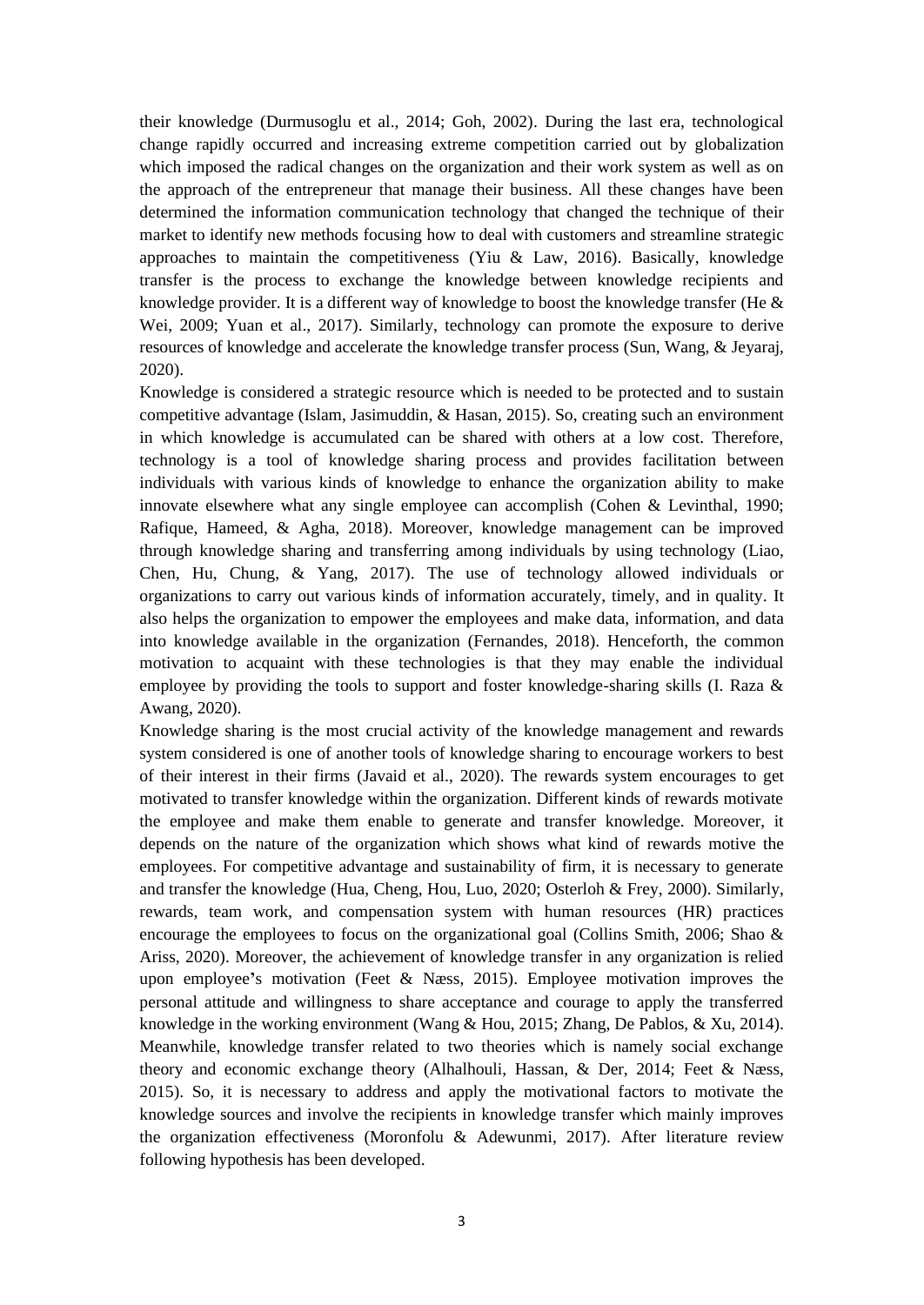### **Research Hypothesis**

- H1: Organizational reward is positively related to knowledge transfer.
- H2: Technology is positively related to knowledge transfer.
- H3: Motivation is playing mediating role between technology and knowledge transfer.

#### **Research Methodology**

The study was conducted through quantitative method. The population of the study was employees who are working at HEIs of Sindh province. The cluster random sampling technique was used to collect primary data from 750 respondents. The survey method was used through a questionnaire to collect the data from employees. The questionnaire was adopted from a prior research work to ensure the internal validity and consistency of the instrument. This research used (Ridder & Aukeme, 2004) 5 point Likert scale which ranges from 1 to 5; strongly disagree to strongly agree. Gender, age, and experience of the teachers are used as control variables in this research. This study adopted 4 items of technology (Issa & Haddad, 2008). Two items of motivation were adapted from (Gould-Williams & Davies, 2005). Five items of knowledge transfer adopted from Victor (Martin-Perez & Martin-Cruz, 2015).

## **Result and Discussion Table 1: Reliability and validity**

| <b>Construct</b>          | <b>Items</b>     | <b>Loading</b><br><b>Items</b> | Cronbach<br><b>Alpha</b> | Average<br><b>Variance</b><br><b>Extracted</b> |
|---------------------------|------------------|--------------------------------|--------------------------|------------------------------------------------|
| Organizational            | OR <sub>1</sub>  | 0.927                          | 0.961                    | 0.946                                          |
| <b>Reward</b>             | OR <sub>2</sub>  | 0.95                           |                          |                                                |
|                           | OR <sub>3</sub>  | 0.95                           |                          |                                                |
|                           | OR4              | 0.957                          |                          |                                                |
| <b>Technology</b>         | TEC1             | 0.881                          | 0.946                    | 0.927                                          |
|                           | Tec2             | 0.94                           |                          |                                                |
|                           | Tec <sub>3</sub> | 0.949                          |                          |                                                |
|                           | Tec <sub>4</sub> | 0.94                           |                          |                                                |
| <b>Motivation</b>         | M1               | 0.925                          | 0.83                     | 0.925                                          |
|                           | M <sub>2</sub>   | 0.925                          |                          |                                                |
| <b>Knowledge transfer</b> | K <sub>t</sub> 1 | 0.702                          | .87.8                    | 0.819                                          |
|                           | Kt2              | 0.882                          |                          |                                                |
|                           | Kt3              | 0.894                          |                          |                                                |
|                           | KT4              | 0.875                          |                          |                                                |
|                           | K <sub>t5</sub>  | 0.746                          |                          |                                                |

Table 1 represents the results of reliability and validity of item which is used in empirical model. Moreover, Cronbach Alpha test is used to check the internal consistency of the data which is meeting the minimum criteria valued at 0.70. Table 1 used the loading value which should be significant and not more than 0.60. So, loading value is used to assess the value of average variance extraction (AVE). Therefore, table 1 shows the value of Cronbach Alpha and loading item which represents the measurement of model establishment and validity and reliability of the construct.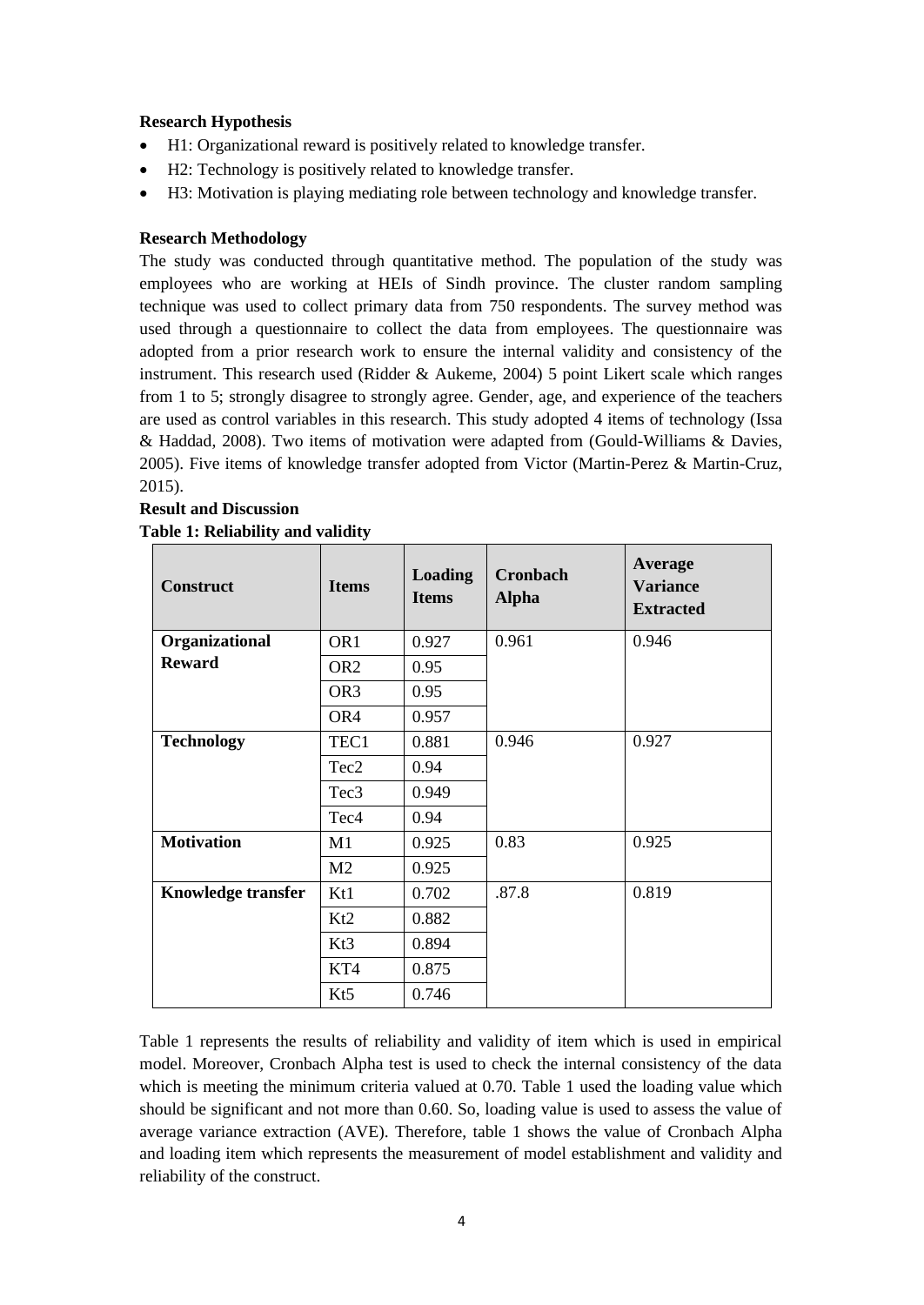| <b>Fit Indices</b>               | <b>Scores</b> | <b>Standardized Cut-off Value</b>            |  |  |
|----------------------------------|---------------|----------------------------------------------|--|--|
| <b>Absolute Fit Measures</b>     |               |                                              |  |  |
| $\chi$ 2/df                      | 4.71          | $\leq 2^{\rm a}$ ; $\leq 5^{\rm b}$          |  |  |
| <b>GFI</b>                       | 0.836         | $\geq 0.90^{\circ}$ ; ≥ 0.80 <sup>b</sup>    |  |  |
| <b>RMSEA</b>                     | 0.079         | $< 0.08^{\text{a}}$ ; $< 0.10^{\text{b}}$    |  |  |
| <b>Incremental Fit Measures</b>  |               |                                              |  |  |
| NFI normed fit indexed           | 0.867         | $\geq 0.90^{\rm a}$                          |  |  |
| AGFI adjusted good fit           | 0.891         | $\geq 0.90^{\circ}$ ; $\geq 0.80^{\circ}$    |  |  |
| <b>CFI</b>                       | 0.873         | $\geq 0.90^{\text{a}}$                       |  |  |
| <b>Parsimonious Fit Measures</b> |               |                                              |  |  |
| <b>PGFI</b>                      | 0.546         | The higher value is the better value of PGFI |  |  |
| <b>PNFI</b>                      | 0.645         | The higher value is the better value of PNFI |  |  |

**Table 2: Structural Equation Model**

The results of structural equation model (SEM) indicate in table 02. The standardized path coefficient of structural coefficient represents the relationship among hypothesized variables.

The results highlight the direct relation of organizational rewards and knowledge transfer is **positive β, and statistical significant p< thus support hypothesis** 1. Secondly results in support **hypothesis H2, technology is positive β, and statistically significantly p<0.001 related to the** knowledge transfer.

Similarly, the results of hypothesis 3 and 4 have a positive relationship among construct.

| <b>Variables</b> | <b>Beta</b><br>estimates | <b>SE</b> | CR     | р        | <b>Result</b> |
|------------------|--------------------------|-----------|--------|----------|---------------|
| Knwtraorewrd     | 0.444                    | 0.38      | 11.602 | $\Omega$ | significant   |
| Knwtratec        | 0.307                    | 0.042     | 7.248  | $\Omega$ | significant   |

**Table 3: Inter-Correlation among construct**

#### **Table 4: Direct effect of Reward and Technology on knowledge Transfer**

| <b>Variables</b>   | Organizational<br><b>Rewards</b> | <b>Technology</b> | <b>Motivation</b> | Knowledge<br><b>Transfer</b> |
|--------------------|----------------------------------|-------------------|-------------------|------------------------------|
| Organizational     | 0.972                            |                   |                   |                              |
| rewards            |                                  |                   |                   |                              |
| Technology         | 0.812                            | 0.962             |                   |                              |
| Motivation         | 0.714                            | 0.638             | 0.961             |                              |
| Knowledge transfer | 0.81                             | 0.729             | 0.825             | 0.904                        |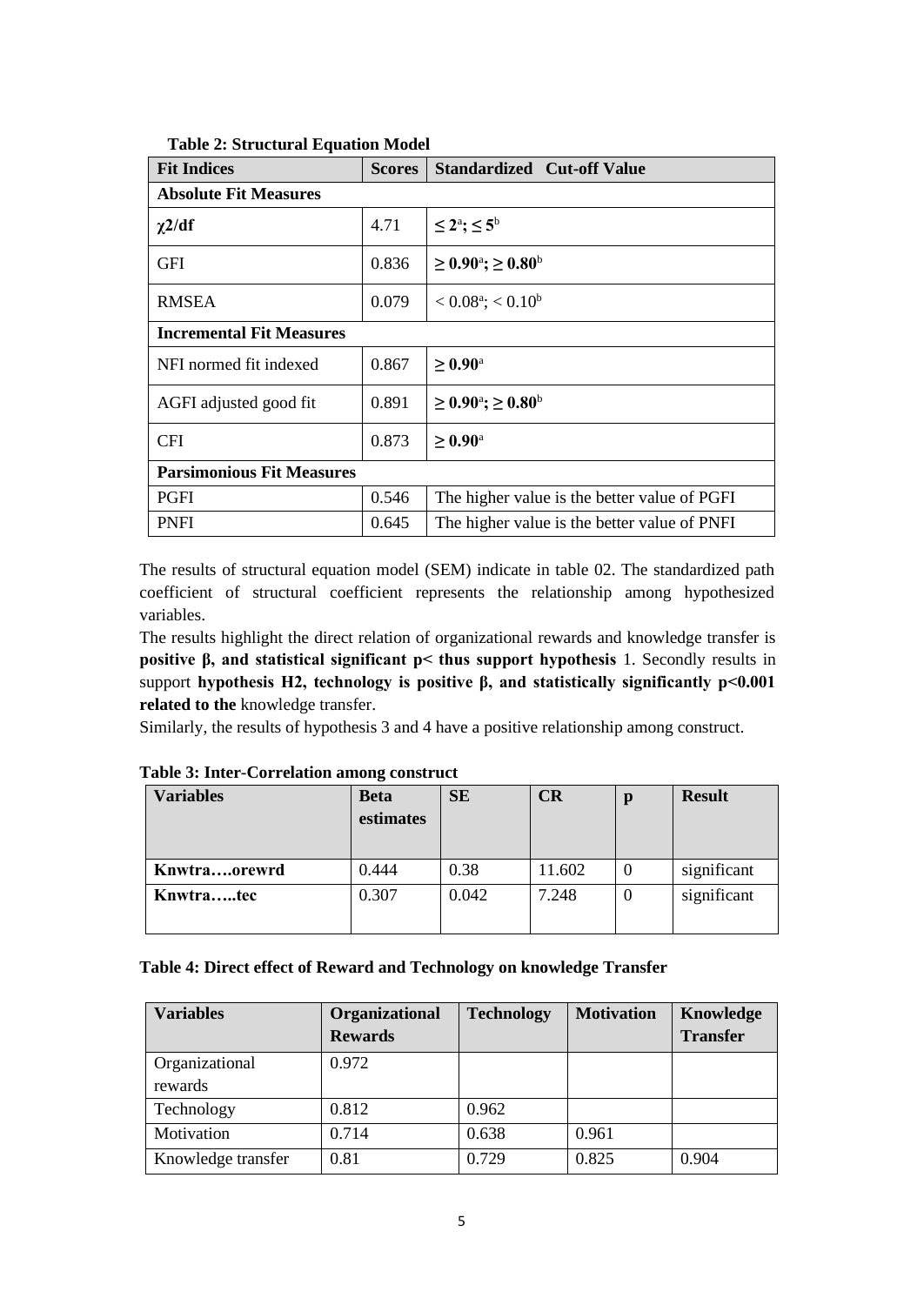Table 3 represents the inter-correlation among construction, Table 4 represents the direct significant effect of organizational rewards and technology on knowledge transfer that means if organization establishes rewards system and used updated technology that may help the employee to perform well at organization level and easily share their knowledge with others.

| <b>Variables</b>       | <b>Beta</b>      | <b>SE</b> | CR     | P     |
|------------------------|------------------|-----------|--------|-------|
|                        | <b>Estimates</b> |           |        |       |
| Moti $\leftarrow$ tech | 0.286            | 0.055     | 5.209  | ***   |
| moti<-- orewrd         | 0.44             | 0.046     | 9.537  | ***   |
| Knwtra<-- orewrd       | 0.159            | 0.03      | 5.29   | ***   |
| Knwtra<-- techno       | 0.094            | 0.032     | 2.9    | 0.004 |
| Knwtra<-- Moti         | 0.606            | 0.046     | 13.225 | ***   |

**Table 5: Mediation Effect of Motivation**

Table 5 unfolds the motivation as the mediator between organization rewards and knowledge transfer, technology, and knowledge transfer. The results of this table represent that motivation fully mediates with technology and partially mediates with organization rewards. However, organization rewards provide motivation to the employee to share their knowledge with an organization which may enhance the productivity of the organization. This study has similar result with (Fernandes, 2018).

#### **Implication and Delimitation**

This empirical study represents the implication of research for both the theoretical and managerial level to develop the literature of the effect of organizational rewards and technology on knowledge transfer and mediating analysis of the motivation. Meanwhile, managerial implication derives from empirical results of the study which confirm that organizational rewards and technology which is knowledge sharing tools enhance the motivation level of employees to share the knowledge within the organization. Therefore, future research may be conducted by using the comparative study in another region of Pakistan. Moreover, future research may also be focusing the use of knowledge sharing tool to measure the factors of an organization's effectiveness**.**

#### **Conclusion**

This study work examined the effect of knowledge sharing tools on knowledge transfer with mediating role of motivation among employees of HEIs. The study notes out that organization reward and technology have a positive and significant role in creating impact on knowledge transfer. This research study's contribution in literature is that tools of knowledge sharing motivate the employees to share and invest in the knowledge with their employees and organization for organization effectiveness. Meanwhile, organization rewards encourage the employees to share their knowledge for the improvement of the organization. The study reveals that technology is a source that helps organizations to exchange their information outside the organization and empowers the human resource to carry different activities. Furthermore, the organization reward system is a strategic tool that enhances the performance of the employees at grouped-base and/or individual-base. Henceforth, this research represents that technology and organization reward as knowledge sharing tool which motivate the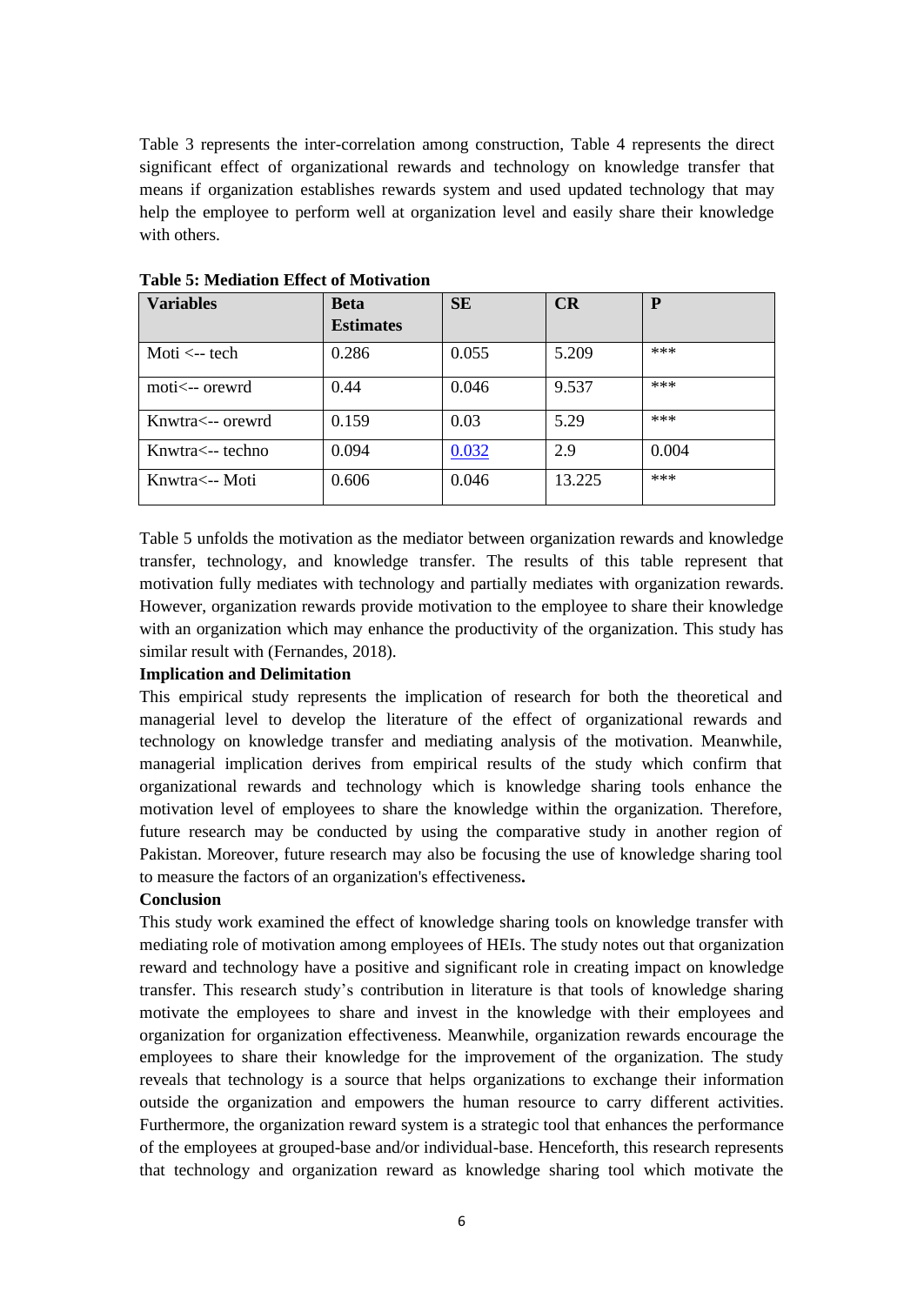employees to share their knowledge with their colleagues and within their esteemed organization.

#### **References**

- Ahmad, I., Danish, R. Q., Ali, S. A., Ali, H. F., & Humayon, A. A. (2019). A comparative study of banking industry based on appraisal system, rewards and employee performance. *SEISENSE Journal of Management, 2*(1), 1-11.
- Alhalhouli, Z. T., Hassan, Z., & Der, C. S. (2014). Factors affecting knowledge sharing behavior among stakeholders in Jordanian hospitals using social networks. *International Journal of Computer and Information Technology, 3*(5), 919-928.
- Asrar-ul-Haq, M., & Anwar, S. (2016). A systematic review of knowledge management and knowledge sharing: Trends, issues, and challenges. *Cogent Business & Management, 3*(1), 1127744.
- Bartol, K. M., & Srivastava, A. (2002). Encouraging knowledge sharing: The role of organizational reward systems. *Journal of leadership & organizational studies, 9*(1), 64-76.
- Bibi, S., & Ali, A. (2017). Knowledge sharing behavior of academics in higher education. *Journal of Applied Research in Higher Education*.
- Cho, N., zheng Li, G., & Su, C.-J. (2007). An empirical study on the effect of individual factors on knowledge sharing by knowledge type. *Journal of Global Business & Technology, 3*(2).
- Cohen, W. M., & Levinthal, D. A. (1990). Absorptive capacity: A new perspective on learning and innovation. *Administrative science quarterly*, 128-152.
- Collins, C. J., & Smith, K. G. (2006). Knowledge exchange and combination: The role of human resource practices in the performance of high-technology firms. *Academy of management journal, 49*(3), 544-560.
- Cruz, N. M., Pérez, V. M., & Cantero, C. T. (2009). The influence of employee motivat ion on knowledge transfer. *Journal of Knowledge Management.*
- Durmusoglu, S., Jacobs, M., Nayir, D. Z., Khilji, S., Wang, X., & gained., T. q.-m. r. o. o. c. i. t. r. b. r. a. k. s. a. (2014). The quasi-moderating role of organizational culture in the relationship between rewards and knowledge shared and gained. *Journal of Knowledge Management.*
- Eftekharzade, S. F., Mohammadi, B., & (2011). The presentation of a suitable model for creating knowledge management in educational institutes (higher education). *Procedia-Social and Behavioral Sciences, 29*(12), 1001-1011.
- Feet, V., & Næss, A. F. (2015). *A Qualitative Study of Improvement and Knowledge Transfer in Norwegian Public Hospitals.* NTNU,
- Fernandes, A. A. R. (2018). The effect of organization culture and technology on motivation, knowledge asset and knowledge management. *International journal of Law and Management*.
- Goh, S. C. (2002). Managing effective knowledge transfer: an integrative framework and some practice implications. *Journal of knowledge management.*
- Gould-Williams, J., & Davies, F. (2005). Using social exchange theory to predict the effects of HRM practice on employee outcomes: An analysis of public sector workers. *Public management review, 7*(1), 1-24.
- He, W., & Wei, K. K. (2009). What drives continued knowledge sharing? An investigation of knowledge-contribution and-seeking beliefs. *Decision support systems, 46*(4), 826-838.
- Hua, Y., Cheng, X., Hou, T., & Luo, R. (2020). Monetary rewards, intrinsic motivators, and work engagement in the IT-enabled sharing economy: A mixed-methods investigation of Internet taxi drivers. *Decision Sciences, 51*(3), 755-785.
- Islam, M. Z., Jasimuddin, S. M., & Hasan, I. (2015). Organizational culture, structure, technology infrastructure and knowledge sharing. *Vine*.
- Issa, R. R., & Haddad, J. (2008). Perceptions of the impacts of organizational culture and information technology on knowledge sharing in construction. *Construction Innovation*.
- Javaid, J., Soroya, S., & Mahmood, K. (2020). Impact of personal and organizational factors on knowledge sharing attitude of university teachers in Pakistan. *The Electronic Library*.
- Liao, S.-H., Chen, C.-C., Hu, D.-C., Chung, Y.-c., & Yang, M.-J. (2017). Developing a sustainable competitive advantage: absorptive capacity, knowledge transfer and organizational learning. *The Journal of Technology Transfer, 42*(6), 1431-1450.
- Lin, H. F. (2007). Knowledge sharing and firm innovation capability: an empirical study. *International Journal of manpower*.
- Martin-Perez, V., & Martin-Cruz, N. (2015). The mediating role of affective commitment in the rewards**–**knowledge transfer relation. *Journal of Knowledge Management* .